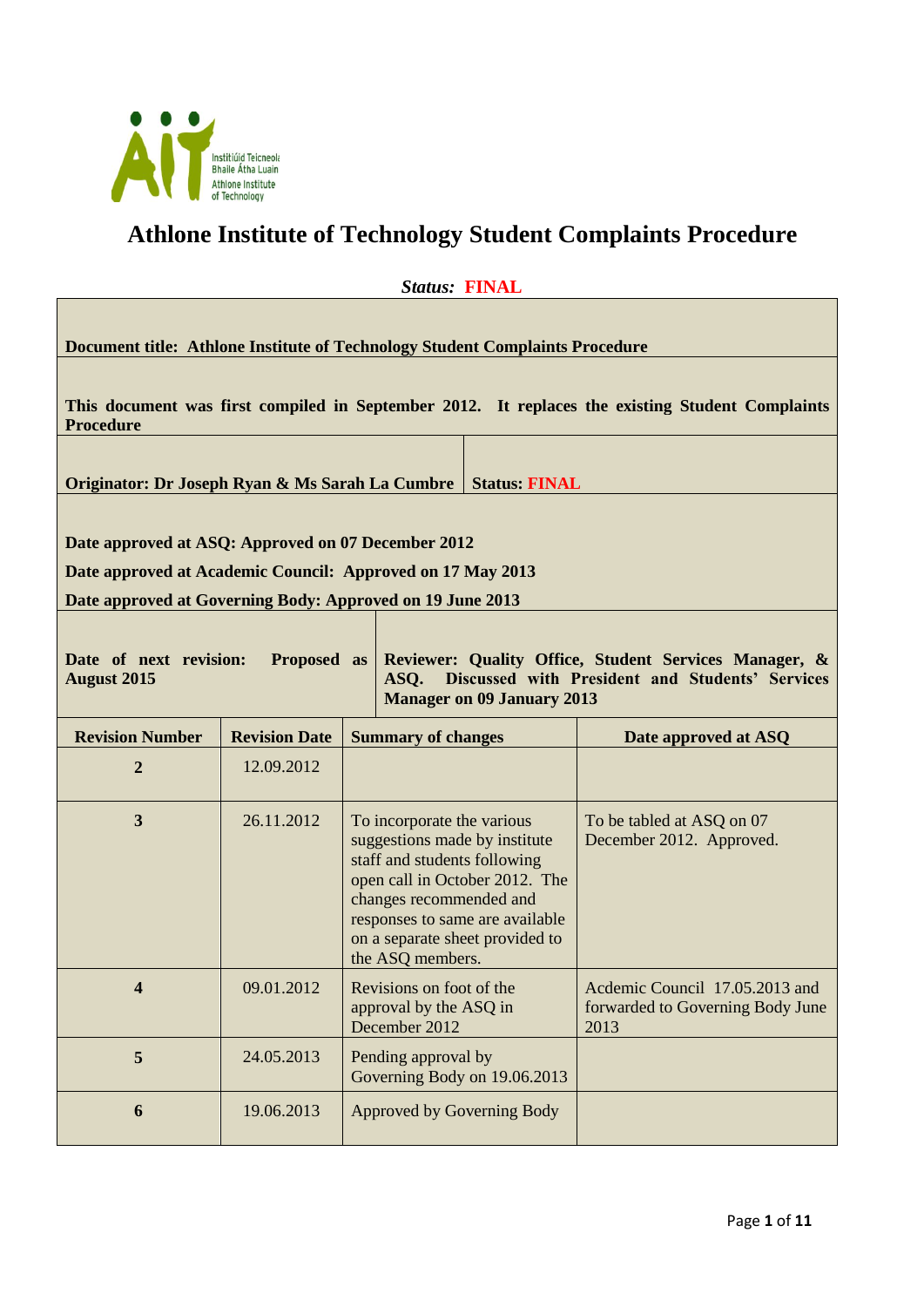# **Athlone Institute of Technology Student Complaints Procedure**

### **1. Introduction**

- 1.1 Athlone Institute of Technology is wholly committed to excellence in education and to providing a supportive, fair, and appropriate environment in pursuit of the highest educational attainment and holistic development of our students. While we strive for excellence in all areas, it is recognised that an appropriate and fair mechanism for complaint may be required by students from time to time.
- 1.2 This complaints procedure is set out as a staged approach offering any student who feels they have a grievance a recourse that is initially informal and then, where early resolution is not possible, a formal route by which the complaint may be heard.
- 1.3 If you have a complaint about an individual, an institute department or service (perhaps, the teaching or supervision which you are receiving; the academic provision or support facilities that you are using; other support facilities or services provided by the institute), the first step is to take this up with the officer or body responsible for managing the academic programme or facility or service concerned. You may want to make a complaint yourself (ultimately in writing), or get support from someone like your academic manager, programme coordinator, subject tutor, supervisor, member of the AIT Students' Union, or a member of the Student Services staff. Where such resort does not satisfy the complaint, this policy is there to support you and to offer you a staged recourse.

#### **2. Purpose, Definition, and Exclusions**

2.1 AIT is committed to ensuring that students have a positive student experience. The purpose of this AIT Student Complaints Procedure is to offer recourse to the student and to allow the institute to resolve, in a fair and timely fashion, any legitimate complaints which a student may enter in relation to certain interpersonal dealings and to the provision of courses and services to them. This policy does not cover appeals of grades for examinations or assessments; this is covered through the Appeals Process. Nor does this policy cover appeals against decisions taken by a disciplinary committee; a separate appeal mechanism is in place in such a circumstance.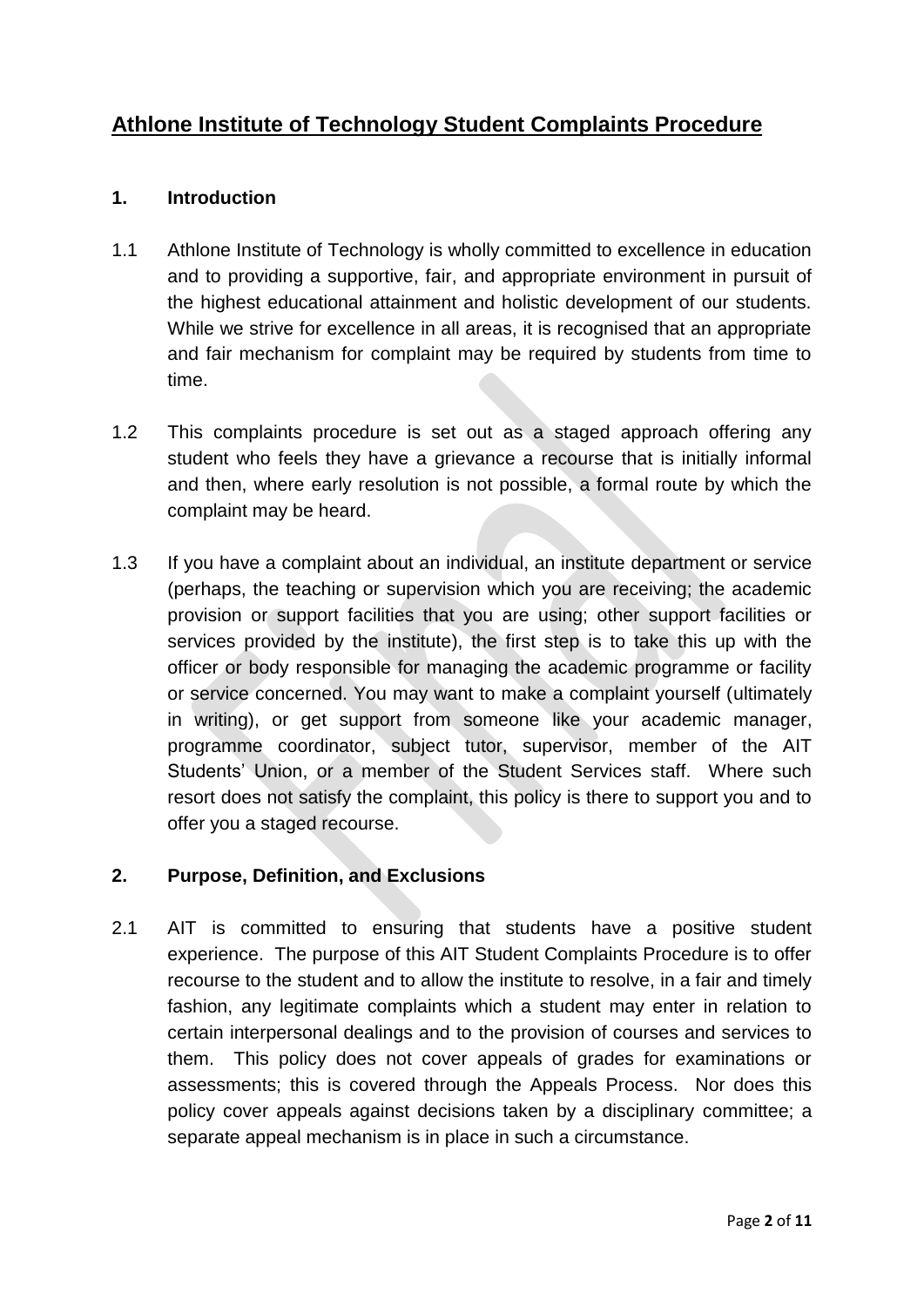- 2.2 Athlone Institute of Technology defines a student complaint as a complaint levelled by a student against another student, a member of staff, or a service or facility of the institute. For the purpose of this complaints procedure, a student is understood as a person who has been accepted to study at the institute, is registered, and is in good standing with the institute. The complaints procedure can be utilized by a former student who has left the institution within the last three calendar months.
- 2.3 For the purposes of this procedure, a student in good standing is defined as one who is observing the academic and associated requirements of the college.

#### **3. Initial informal process**

- 3.1 Students are advised to voice concerns or to register the nature of a complaint as soon as possible. This will allow all concerned to seek informal resolution and conciliation if possible; this can facilitate early resolution. Experience shows that raising an issue can often resolve a problem quickly and informally. Some complaints are founded in misunderstanding or disagreement and can be resolved through non-prejudicial discussion between parties. This obviates the need for formal recourse. Accordingly it is advised that all student complaints be considered informally in the first instance unless the nature of the complaint is such as to warrant formal management from the outset. A student can register a complaint in the first instance verbally; a written statement is required if the formal stages are invoked.
- 3.2 Schools, research centres, and functions are proactive in offering to facilitate informal resolution and a complainant is encouraged to engage with such informal channels in the first instance.
- 3.3 Students wishing to voice initial concerns will find assistance readily available; this can be provided by academic staff within their own school, by support staff as listed below, or through the offices of the Students' Union. At first, a complaint may be resolved with the support, involvement, or intervention of an institute officer. Students wishing to make a complaint, or to appeal against a decision already made, are therefore encouraged, in the first instance, to consult and seek the advice of either: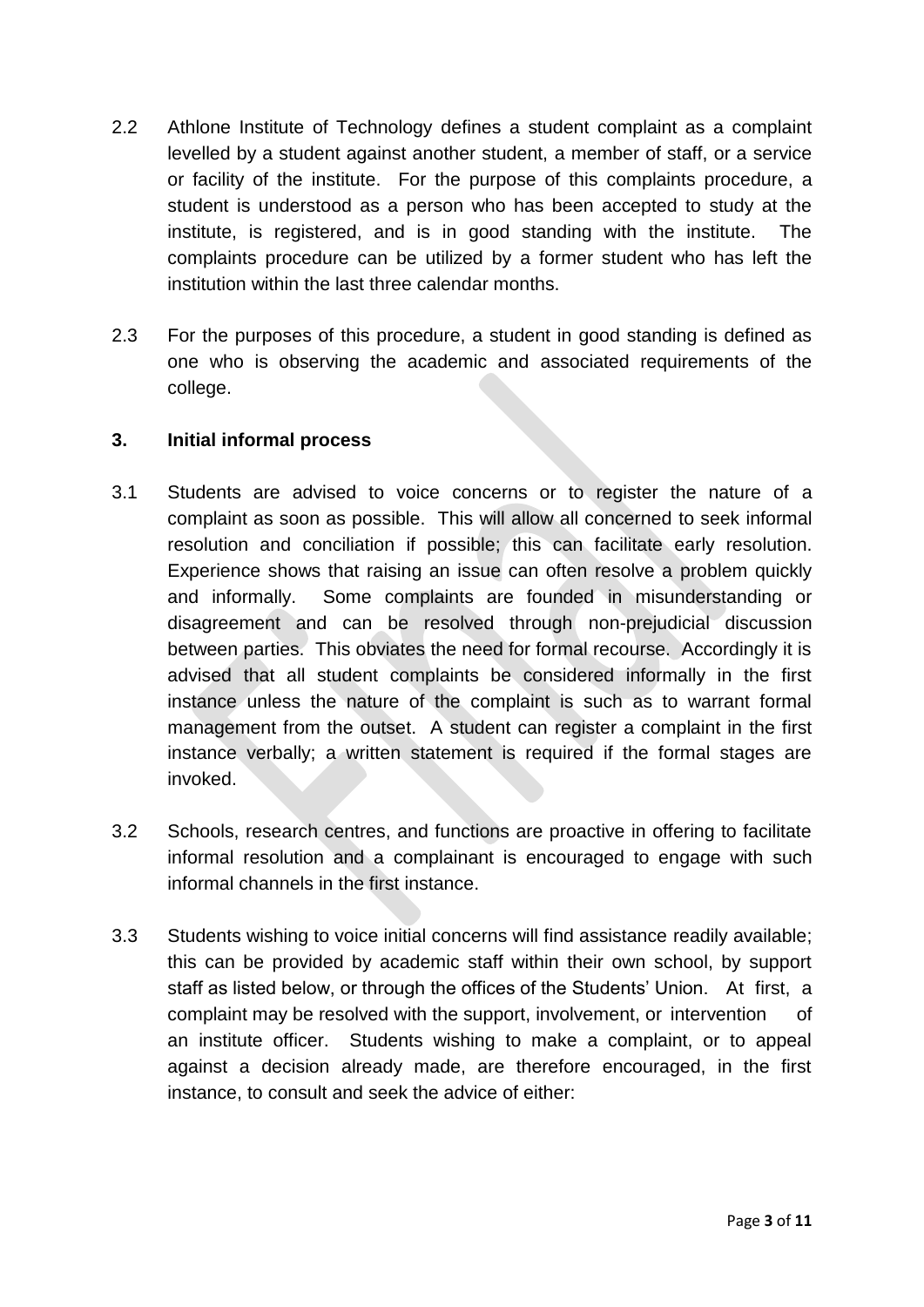- 1. an appropriate institute officer for example, an academic manager, lecturer, or mentor
- 2. or, a member of the Student Services department, Counsellor, Disability Officer, or College Chaplain,
- 3. and the AIT Students' Union is also prepared to give advice and support and can advise on where a complaint might best be initially directed.

# **4. Scope & General advice**

**.** 

- 4.1 Some complaints are specific and relate to particular academic domains. Others have general applicability. As above, all students are expected, and encouraged, to exhaust informal routes wherever possible, and to use the correct procedure to register and pursue a complaint. That procedure is set out below.
- 4.2 Please note that complaints against matters of academic judgement are largely outside the scope of this procedure. Academic judgement is defined here as the scholarly and professional knowledge and expertise which members of institute staff and extern examiners draw upon in reaching an academic decision. Such academic judgement therefore includes, but is not restricted to, determinations concerning academic standards attained, marks and grades to be assigned, and award classification. The separate examination appeals process can be employed to review matters of academic judgement. This can be found in Section N of the institute's *Standards, Assessment, & Awards* (March 2011). [http://www.ait.ie/media/athloneit/formsanddocuments/quality/Standards,-](http://www.ait.ie/media/athloneit/formsanddocuments/quality/Standards,-Assessments-&-Awards-4.3.11.pdf) [Assessments-&-Awards-4.3.11.pdf](http://www.ait.ie/media/athloneit/formsanddocuments/quality/Standards,-Assessments-&-Awards-4.3.11.pdf)
- 4.3 It is also advised that there are separate and discreet mechanisms for concerns raised in respect of such as disability and illness. Such mechanisms can also cover matters of interpersonal relationships which might best be dealt with under such as the Anti-Harassment Policy.<sup>1</sup>
- 4.4 This procedure does not cover complaints regarding the release or withholding of information under the Data Protection or Freedom of Information Acts.

 $1$  The current Anti-Harassment Policy is not suitable for this purpose in that it focuses exclusively on staff. The recommendation here is that this be extended to cover the whole learning community.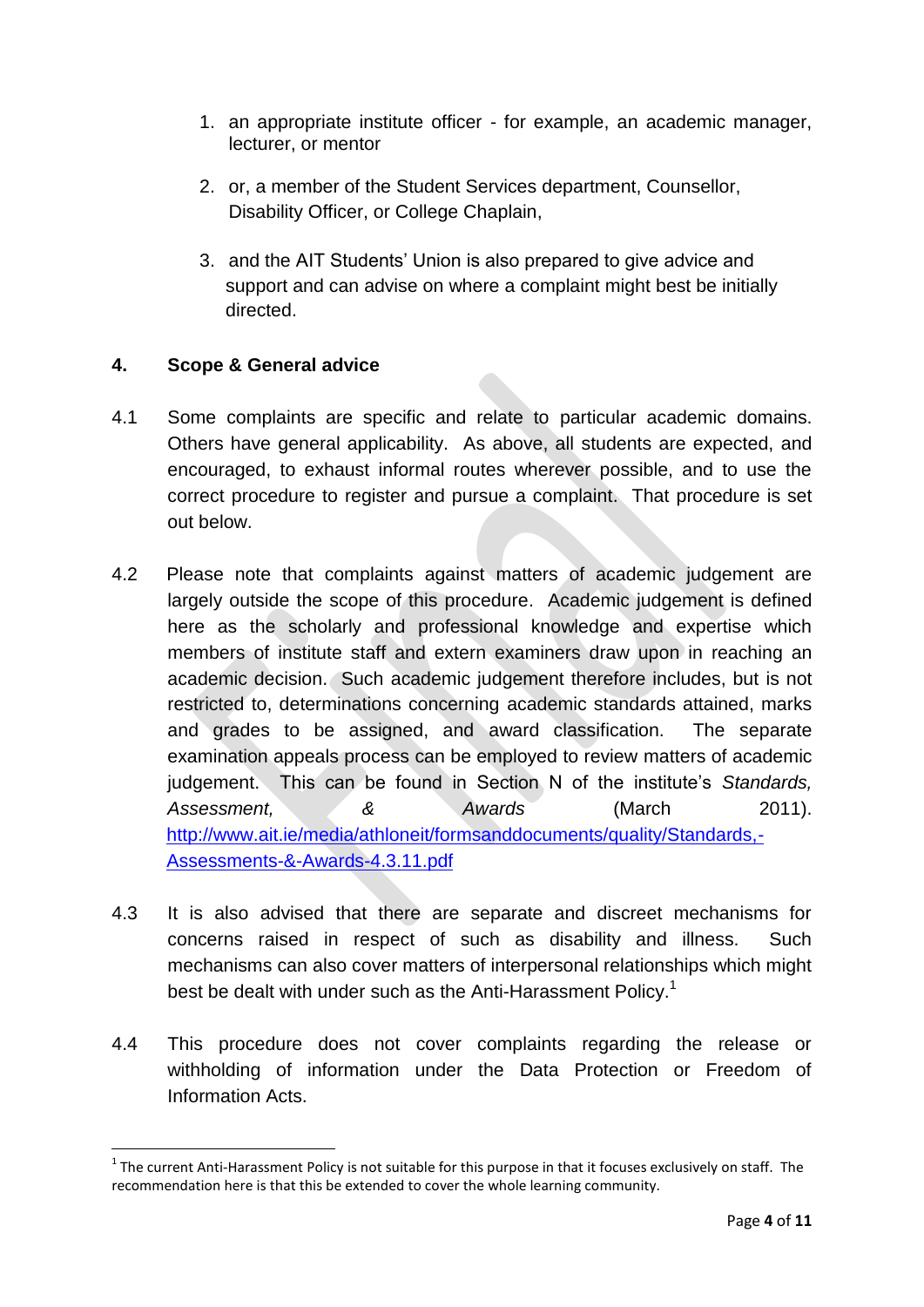- 4.5 This procedure is available to all registered students of the institute who are in good standing with the institute. The procedure is also available to any person who was a registered student but who has graduated or who has otherwise left the college providing that any such complaint is made within three months of the individual so leaving and that the acts or omissions being complained of occurred whilst they were a registered student in good standing with the institute.
- 4.6 In respect of collaborative provision, the procedure does not apply to complaints raised by students enrolled with another institution on a programme leading to an award of, or validated by, AIT, where the matters complained of occurred at, or were the responsibility of, the other institution.
- 4.7 No complainant registering a genuine complaint will be disadvantaged by having raised such a complaint.
- 4.8 Complaints of a criminal nature will be referred to the Gardaí.

### **5. Confidentiality and Impartiality**

- 5.1 It is important that students have confidence in this procedure. All complaints will be handled sensitively and with due consideration to confidentiality for all parties concerned, be they staff or students. The institute proposes to deal with all such complaints in an impartial manner.
- 5.2 Complaints will remain confidential to those directly involved in the investigation, and determination, of the complaint. In natural justice, any respondent named in a complaint is entitled to be informed of the substance of the complaint and the identity of the complainant. That respondent will always have a right of reply as part of the investigation. Only in *exceptional circumstances* will the identity of the person making the complaint be concealed from the person against whom the complaint is made.
- 5.3 Please note that all staff and students who become aware of any of the names or issues involved in a formal complaint are required to keep this information confidential except insofar as is necessary to progress, investigate, or respond to the complaint. Failure to respect this may itself lead to disciplinary action.
- 5.4 The institute undertakes to administer complaints in a timely fashion and timelines are stated under the staged procedure below.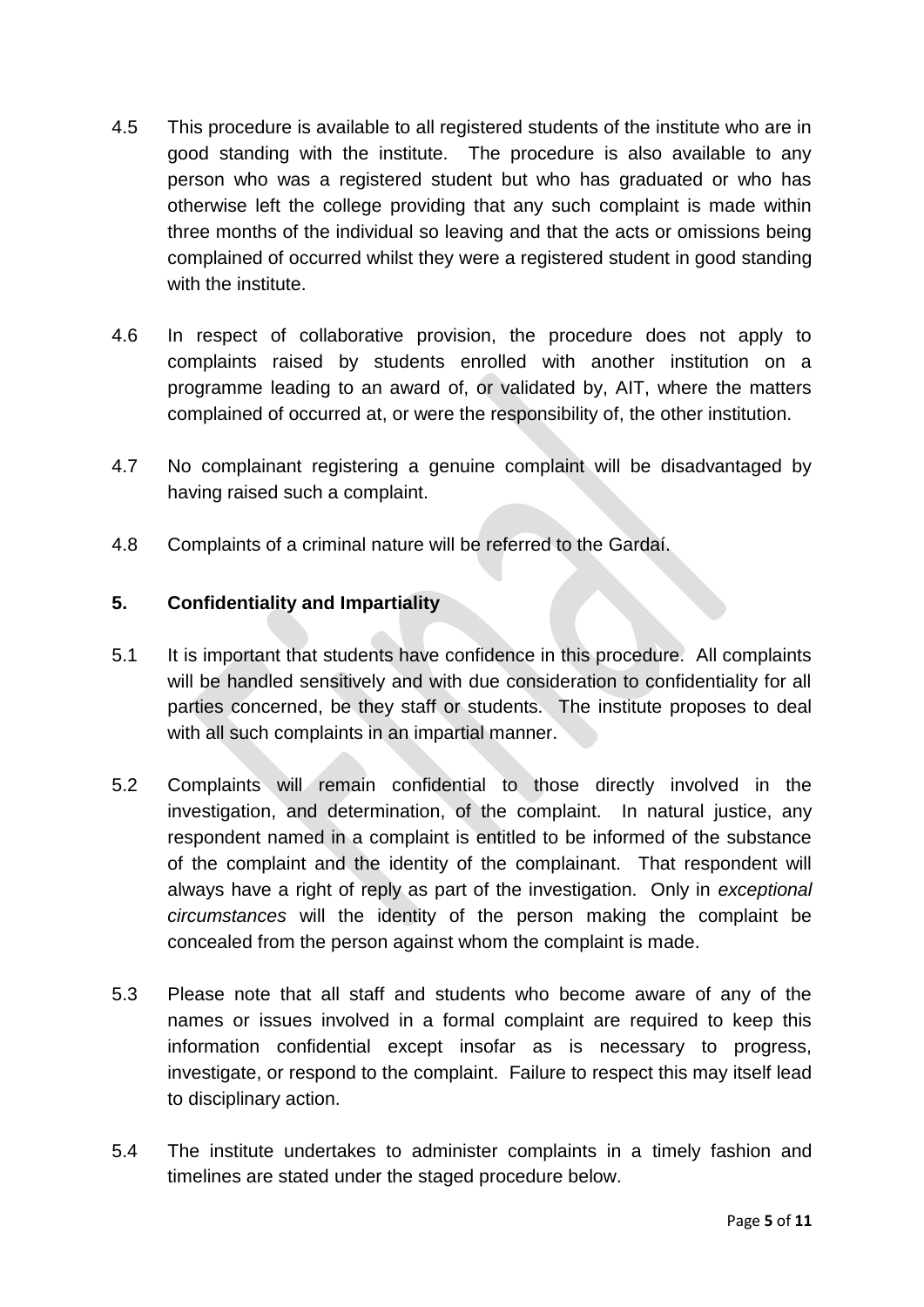- 5.5 Where a student is interacting with staff in a formal phase as indicated in this procedure, that student can be supported by a colleague, friend, or a member of the students union. As with the disciplinary procedure, such support cannot be provided by a member of staff.
- 5.6 Where a complainant in a formal phase of this procedure is under the age of 18, they should be supported by an advocate. The Institute will support such a student where necessary.

# **6. Vexatious or Mischievous Complaints**

- 6.1 Where a complaint lodged is found to be vexatious or mischievous, this may lead to disciplinary action against the individual or individuals making such a complaint. Similarly, any student who makes a false, frivolous, or malicious complaint will be dealt with under the institute's disciplinary procedure.
- 6.2 A vexatious or mischievous complaint refers to a complaint which has no basis in fact and is lodged by a student with that full awareness.
- 6.3 Claims expressed in abusive, harassing, and threatening or vilificatory language will not be accepted.

#### **7. Lodging a complaint**

7.1 A complaint can be lodged by an individual or by a group. The advices provided above apply. As with 5.2 above, normally an anonymous complaint will not be entertained. There may be exceptional circumstances where the institute deems it appropriate to investigate or to take action on the basis of an anonymous complaint. The decision to investigate such a complaint will be made by the Academic Registrar.

#### **8. Supporting documentation**

8.1 A student lodging a complaint under level 2 (formal stage) as set out below is required to submit all supporting documentation along with a written statement of complaint.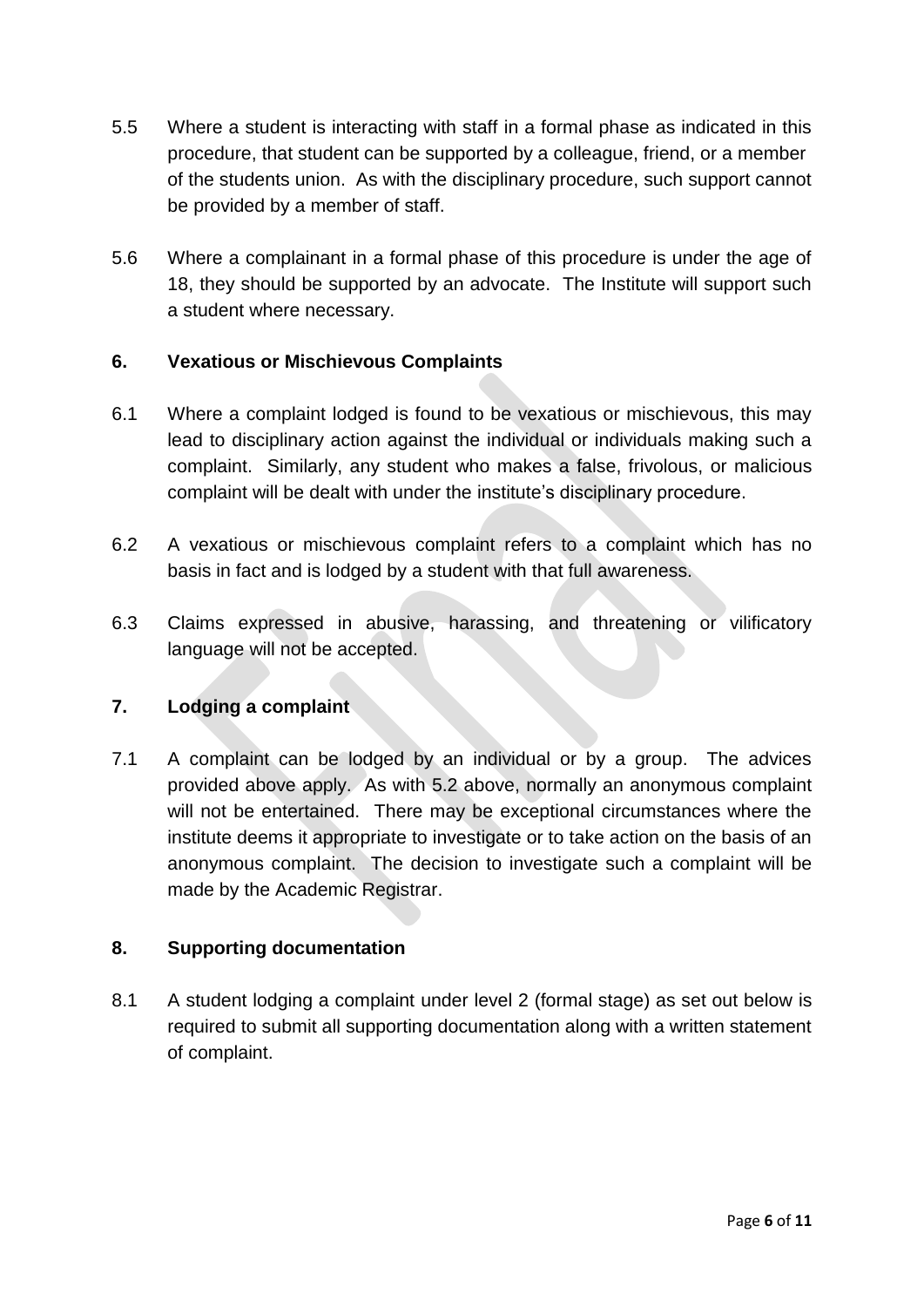### **9. Staged Procedure**

9.1 The procedure consists of three stages or levels. As above, the first stage is the informal stage and encourages informal resolution. Only if this has proven unsuccessful should the subsequent formal levels be pursued.

#### **Level 1**

- 1. Any student contemplating a complaint is advised in the first instance to seek advice. This will readily be provided by
	- an appropriate institute officer for example, an academic manager, a lecturer, or mentor
	- or, a member of the Student Services department, Counsellor, Disability Officer, or College Chaplain
	- an officer of the Students' Union
- 2. Following such advice and wherever possible, issues or complaints should be raised immediately with the member of staff responsible, or with one of the support services below, with the aim of resolving the problem and informally:
	- One of your Student Advisors
	- An Officer of the Students' Union
	- A Class Representative
	- The Student Services Manager or another Student Services Officer
	- Your Head of Department or School
- 3. Level 1 will generally be an oral process and a written record will not be made.
- 4. If you remain dissatisfied with the response to your complaint at Level 1 you should use Level 2 of the process.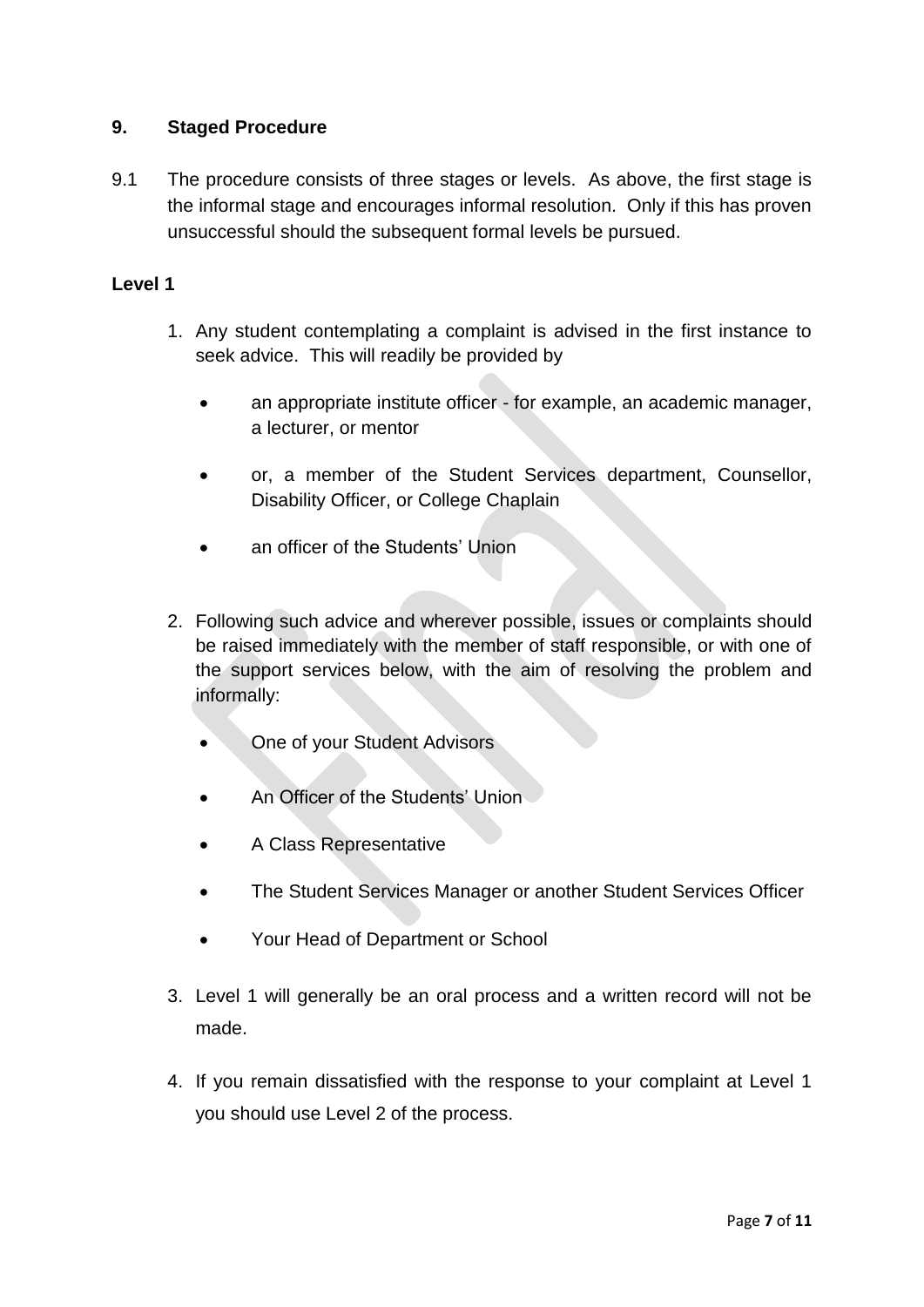5. On recommendation from Academic Council, schools and functions in receipt of complaints should keep a record not of the detail, but of the number of such complaints in order to alert managers to any trends that may require attention. This should include a record of the date.

#### **Level 2**

- 1. Where it has not been possible to resolve matters at Level 1 you should lodge a formal complaint in writing addressed to the Academic Registrar. In order for your complaint to be properly investigated it is essential that you are specific about the case and nature of your complaint. You should present full details, including your name, student number, and term-time address and include all relevant documentation. You should detail what attempts you have already made to resolve the complaint, and state what outcome and remedy you are seeking. This should include the outcome of the informal process (Level 1). Please note that the submission in this case must be in writing.
- 2. Formal (Level 2) complaints should be lodged within *three months* of the conclusion of the informal (Level 1) phase. Complaints received later than this will not normally be considered. You should expect to receive an acknowledgement of the receipt of your complaint within five working days.
- 3. Be advised that your complaint, and all relevant documentation, will be forwarded to your Head of School (for an academic complaint) or to the Student Services Manager (for a non-academic complaint).
	- Academic complaints relate to issues that have a direct effect on the provision of teaching, learning, research, and supervision.
	- Non-academic complaints usually relate to issues connected with the institute's services but may also cover any inappropriate behaviour from institute staff, including allegations of behaviour which might be considered discriminatory or harassing. Note that depending on the nature of the complaint, some cases may more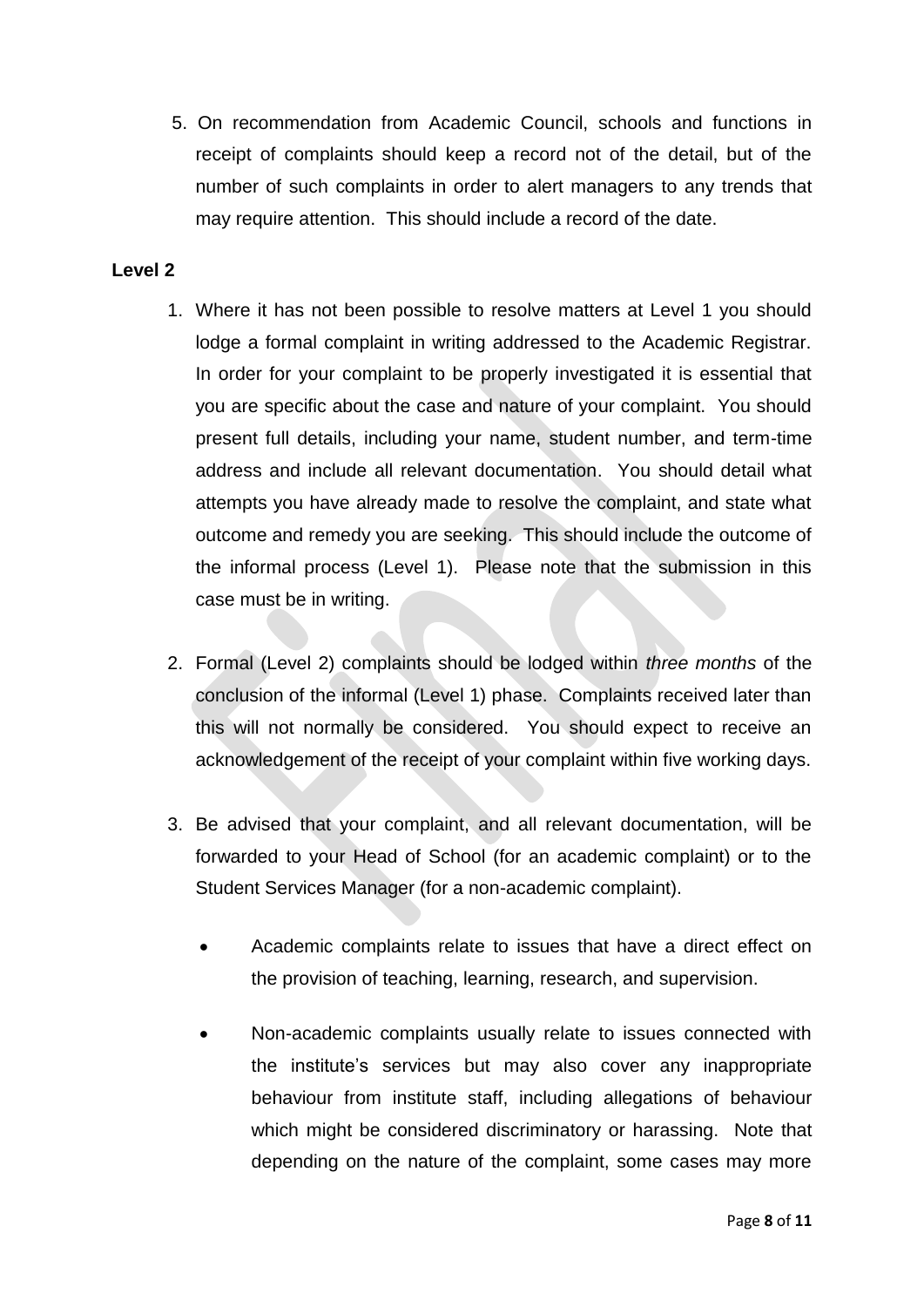appropriately be handled under the institute's Anti-Harassment Policy (see 4.3 above).

If the Head of School or Student Services Manager has already been involved at Level 1, an appropriately senior alternative member of staff will be identified to deal with the Level 2 investigation. Please note also that any respondent named in a complaint is entitled to be informed of the substance of the complaint and the identity of the complainant.

- 4. In some cases you may be contacted for further information or clarification and you have the right to request a meeting with the person investigating your complaint, to discuss the issues in person.
- 5. You will be informed, in writing, of the outcome of your complaint. It is our aim to resolve most complaints at Level 2 within 28 days. You will be informed if, for any reason, there is likely to be any delay in the process.

#### **Level 3**

- 1. In the event that you remain dissatisfied with the outcome at Level 2, your complaint can be passed to the Academic Registrar for final internal review. Such dissatisfaction must be based on a firm grounding (see below). You should lodge your request for Level 3 review of your complaint within one month of receiving the outcome of the Level 2 investigation. Requests for review received later than this will not normally be considered.
- 2. Requests to review the outcomes of Level 2 investigations will be considered in terms of whether any of these conditions are met:
	- There were procedural irregularities in the investigation of the complaint; or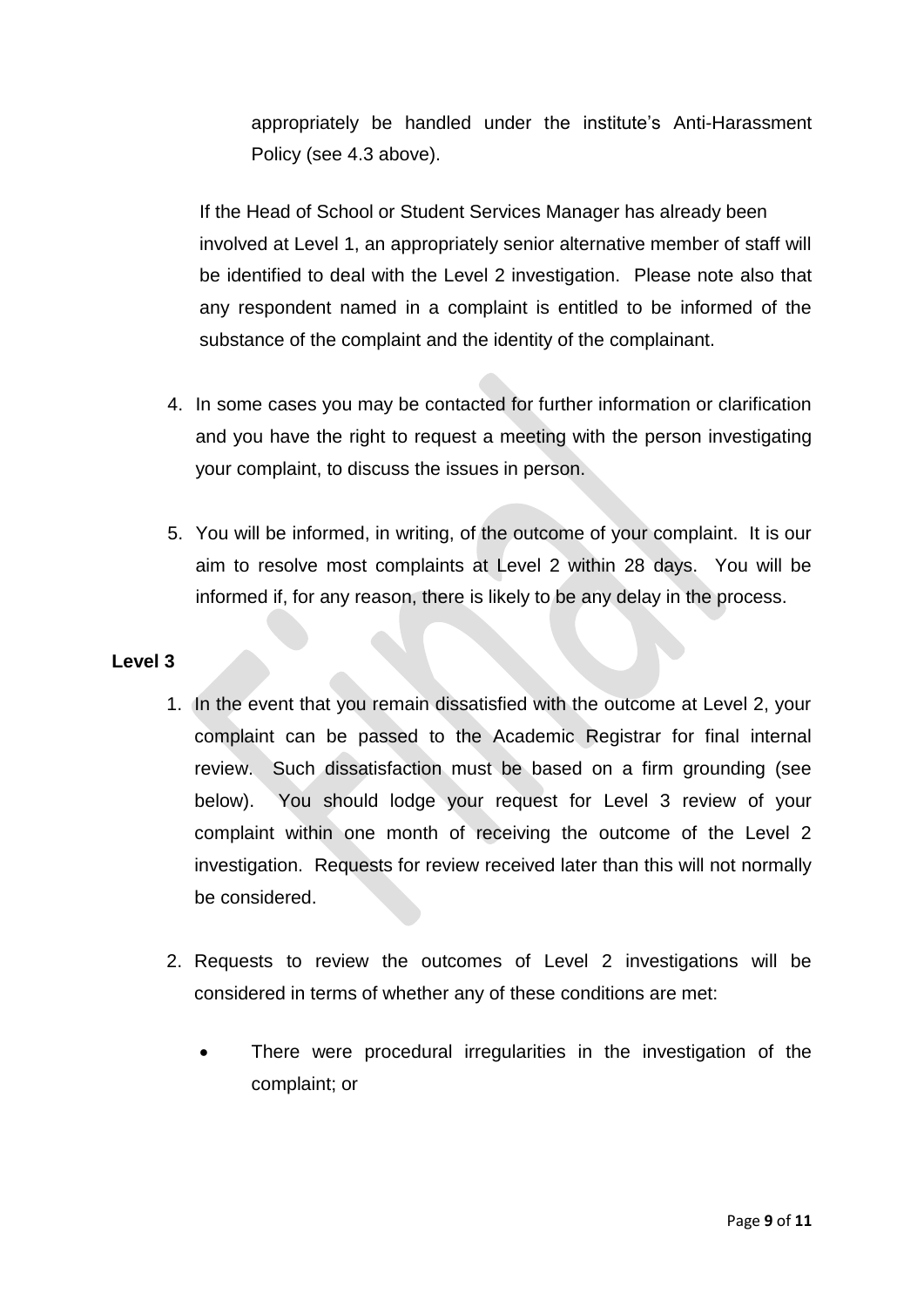- Fresh evidence can be presented which was not, or could not reasonably have been made available to the investigator at Level 2; or
- The finding of the investigation was against the weight of the evidence.
- 3. If the Academic Registrar is satisfied that any or all of the above conditions apply s/he will undertake a further investigation of the complaint. The Academic Registrar will establish a Complaints Board to review the case. The Complaints Board will consist of:
	- A chairperson, appointed by the President of the Institute
	- Two members selected from the Academic Council as nominated by the Academic Registrar
	- One Students' Union Representative.
- 4. No person who is a complainant or defendant or who has any previous involvement in a particular case shall be entitled to act as a member of the Complaints Board.
- 5. You will be notified of the outcome of the investigation of the complaint at Level 3 in writing. The decision of the Complaints Board shall be final and shall be formally communicated to the complainant.

# **10. Office of the Ombudsman**

Where you feel that you have been unfairly treated and are not satisfied with AIT's decision on your consequent complaint, it is open to you to contact the Office of the Ombudsman. By law the Ombudsman can investigate complaints about any of AIT's administrative actions or procedures as well as